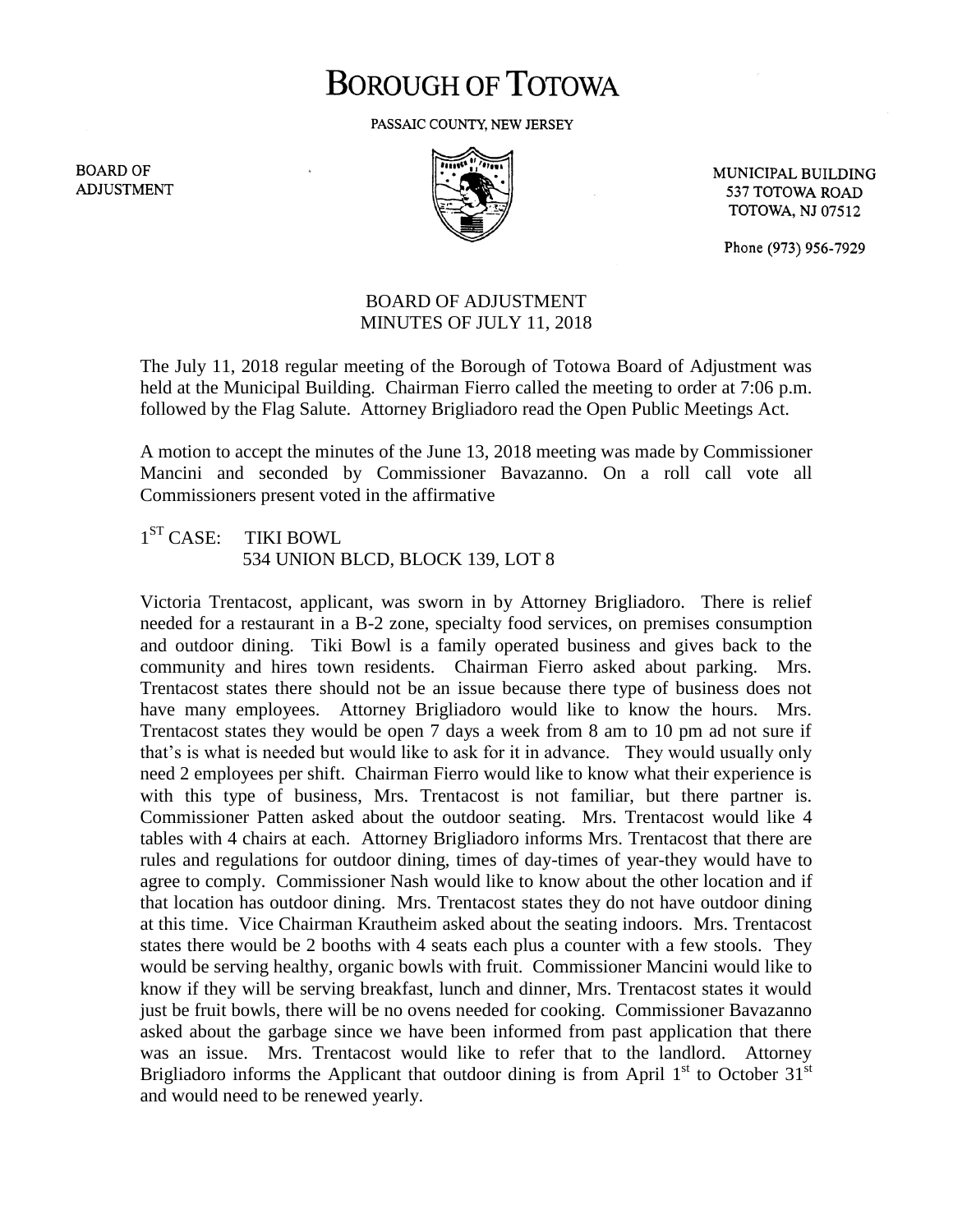Property owner Alex Oldja was sworn in by Attorney Brigliadoro. Commissioner Bavazanno asked Mr. Oldja if the garbage will be shared and if the size of the container can be increased and also increases the amount of pickups by the garbage contractor. Mr. Oldja states he has been having some issues with the garbage contractor, but he will address the concerns and change contractors if he has to. Chairman Fierro asked about the parking situation. Mr. Oldja states that it is a mess right now, there are no offices on the  $2<sup>nd</sup>$  floor-they will be apartments which were approved last year from the town. Chairman Fierro would like to know how many spaces are there now. Mr. Oldja states there are about 20 and there is limited parking in the front. Commissioner Patten asked if there will be a lot of vegetation waste and if so how will that be handled. Mr. Oldja assures the Board that is will be taken care of.

Partner Nick Auriemma, was sworn in by Attorney Brigliadoro and resides at 35 Wilson Street, Nutley. Mr. Auriemma states he runs a clean and friendly business; his focus is on the community. The Tiki Bowl is a limited menu with no cooking. Commissioner Patten asked about signage, Mr. Auriemma states he will follow the ordinance. Attorney Brigliadoro informs the Applicant that the ordinance on colors for signs are hunter green, classic burgundy or classic blue, the Applicant will be re-using the same sign box as the previous tenant.

At this time the Board opens the floor to the public.

William Hunt, resides at 542 Union Blvd, was sworn in my Attorney Brigliadoro. Mr. Hunt states the place has gone downhill since the last application a few years ago, there are abandoned cars in parking lot, garbage dumpster is pushed up against the fence so the lid cannot be closed; Mr. Hunt is concerned about rodents. Chairman Fierro asked Mr. Hunt if he has had a conversation with the owner of the property. Mr. Hunt states he has not but there should be an ordinance about the abandoned cars and garbage. Mr. Hunt also states that the fence that was brought up at the last application has still not been fixed. Mr. Oldja will look into moving the dumpster and he didn't say anything about fixing the fence that was the homeowner's responsibility; he will address the car that is on the blocks. Commissioner Nash asked whose fence is it and who needs to repair it? Mr. Oldja states it is his fence but the neighbor's tree damaged it. Vice Chairman Krautheim states he knows the parking is tight so any cars that is sitting needs to go.

At this time the public portion of the meeting is closed.

Attorney Brigliadoro goes over the variance(s) to be voted on, a use variance, approval for outdoor dining with a maximum of 4 tables with 4 chairs at each.

A motion to approve the application was made by Commissioner Bavazanno and seconded by Commissioner Nash at 7:41 pm. Vote passed  $7 - 0$ .

RESOLUTION TO MEMORIALIZE: